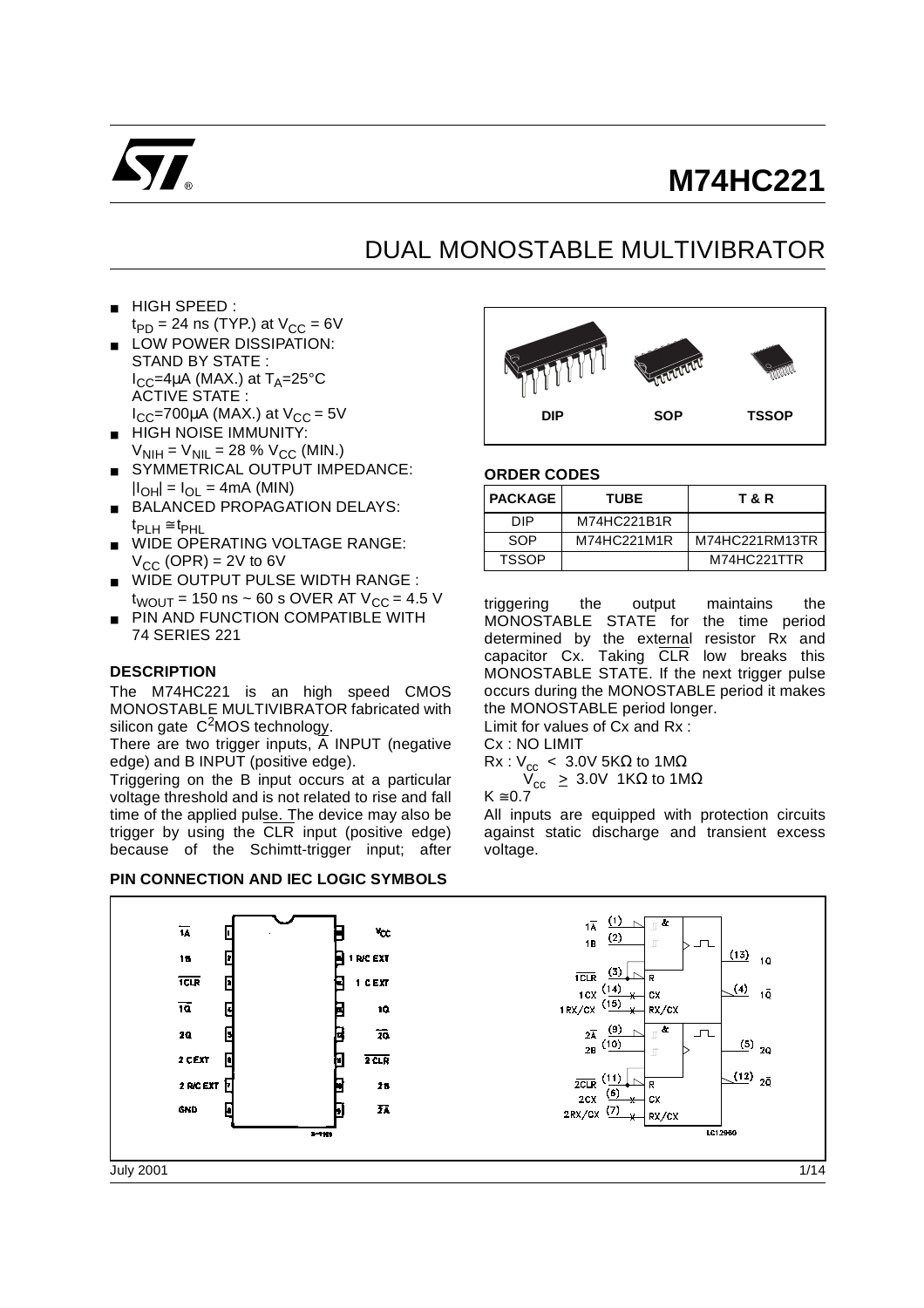#### **INPUT AND OUTPUT EQUIVALENT CIRCUIT PIN DESCRIPTION**



| PIN No | <b>SYMBOL</b>                     | <b>NAME AND FUNCTION</b>                                   |
|--------|-----------------------------------|------------------------------------------------------------|
| 1,9    | $1\overline{A}$ , $2\overline{A}$ | Trigger Inputs (Negative<br>Edge Triggered)                |
| 2, 10  | 1B, 2B                            | Trigger Inputs (Positive<br>Edge Triggered)                |
| 3, 11  | 1 CLR<br>2 CLR                    | Direct Reset LOW and<br>trigger Action at Positive<br>Edge |
| 4, 12  | 1Q, 2Q                            | Outputs (Active Low)                                       |
| 7      | $2R_x/C_x$                        | <b>External Resistor</b><br><b>Capacitor Connection</b>    |
| 13, 5  | 1Q, 2Q                            | Outputs (Active High)                                      |
| 14,6   | $1C_X$<br>$2C_X$                  | <b>External Capacitor</b><br>Connection                    |
| 15     | $1R_X/C_X$                        | <b>External Resistor</b><br><b>Capacitor Connection</b>    |
| 8      | GND                               | Ground (0V)                                                |
| 16     | Vcc                               | Positive Supply Voltage                                    |

#### **TRUTH TABLE**

|   | <b>INPUTS</b> |            | <b>OUTPUTS</b>           |      | <b>NOTE</b>          |  |  |  |
|---|---------------|------------|--------------------------|------|----------------------|--|--|--|
| A | в             | <b>CLR</b> | Q                        | O    |                      |  |  |  |
|   | н             | н          |                          |      | <b>OUTPUT ENABLE</b> |  |  |  |
| Χ |               | н          | $_{-}(^{\star})$         | $H*$ | <b>INHIBIT</b>       |  |  |  |
| н |               | н          | $_{\mathsf{L}}^{(\ast)}$ | $H*$ | <b>INHIBIT</b>       |  |  |  |
|   |               | н          |                          |      | <b>OUTPUT ENABLE</b> |  |  |  |
|   | н             |            |                          |      | <b>OUTPUT ENABLE</b> |  |  |  |
|   |               |            |                          | н    | <b>INHIBIT</b>       |  |  |  |

X : Don't Care (\*) : Except for monostable period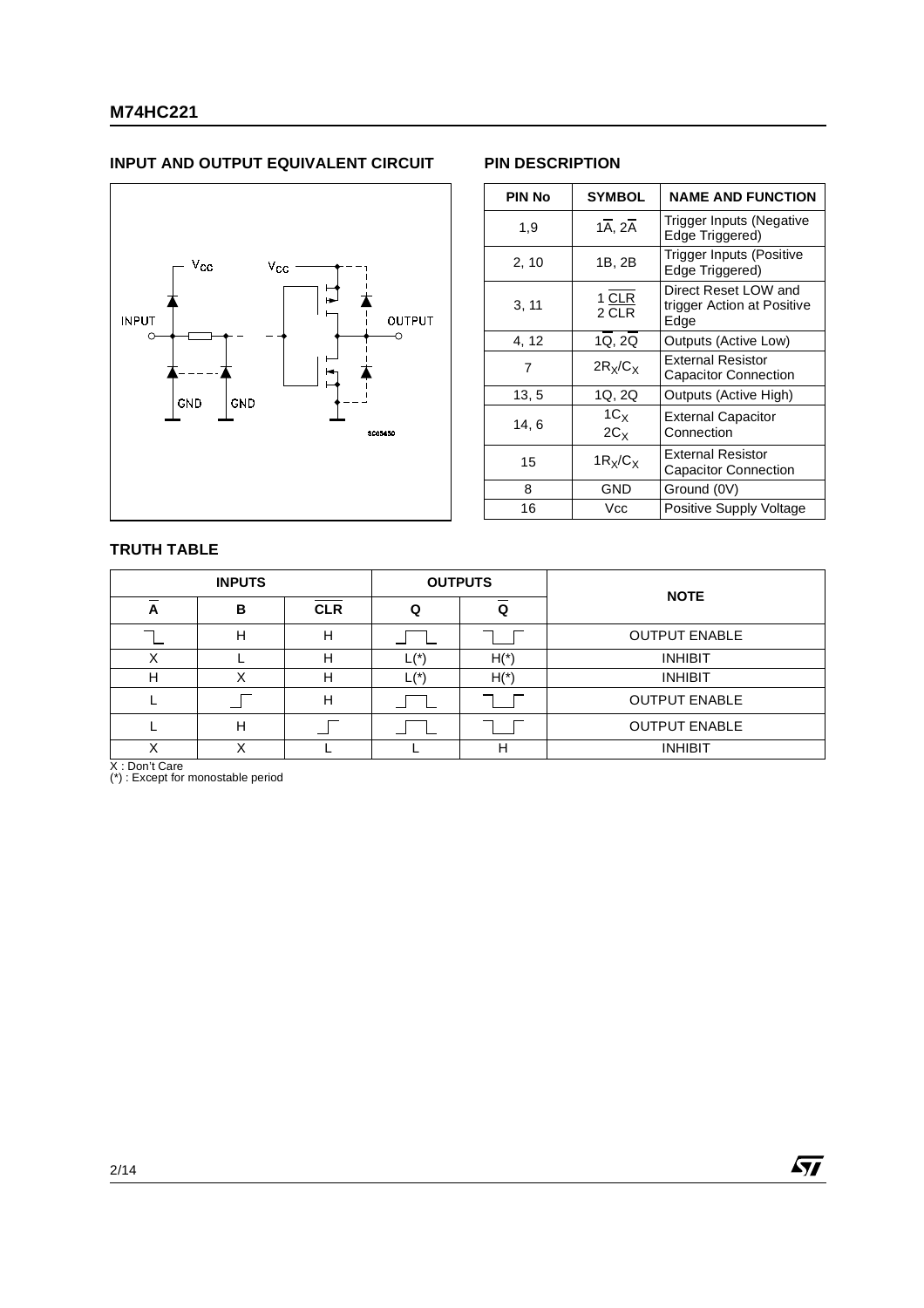#### **SYSTEM DIAGRAM**



This logic diagram has not be used to estimate propagation delays

#### **TIMING CHART**

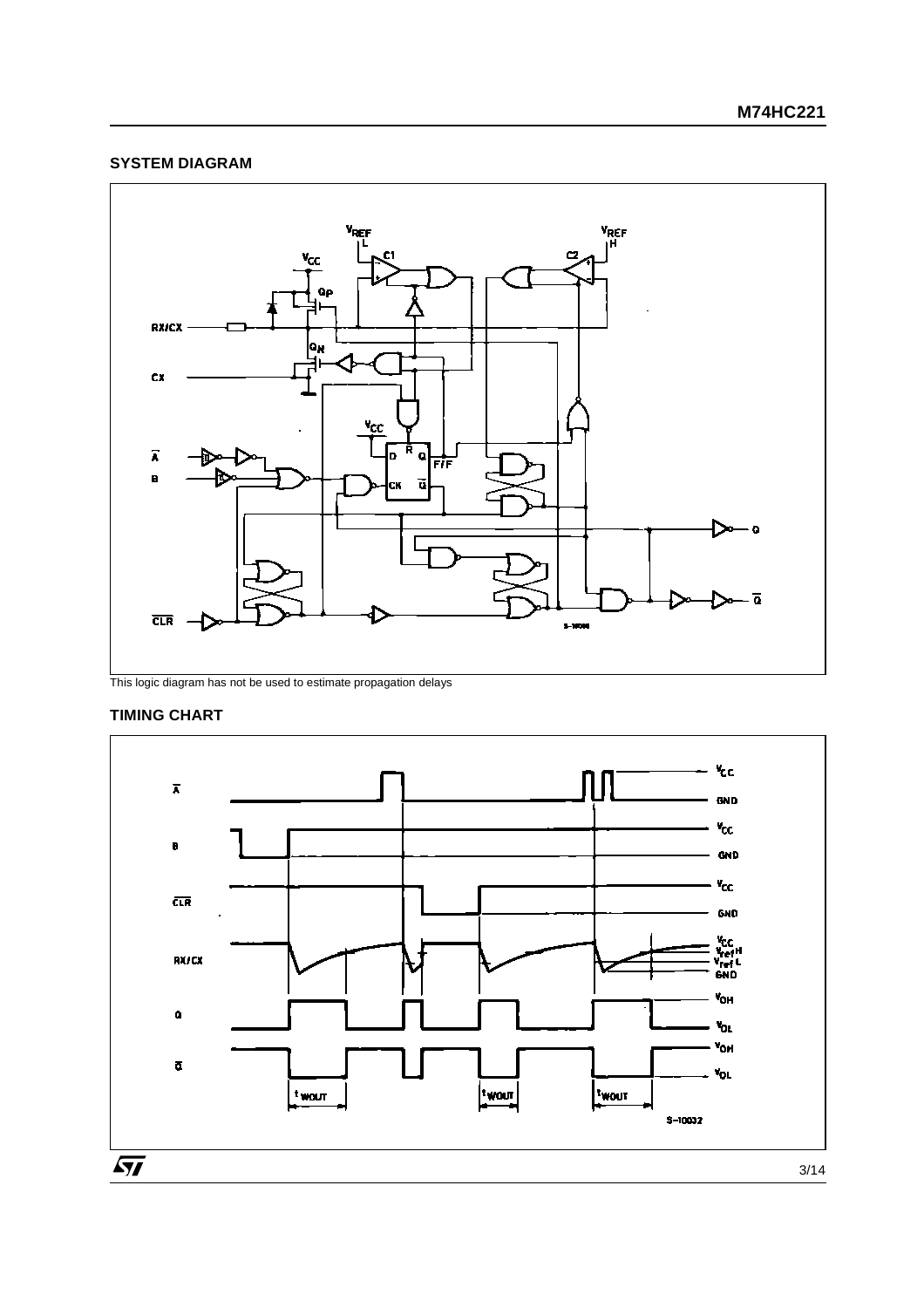#### **BLOCK DIAGRAM**



(1) Cx, Rx, Dx are external components. (2) Dx is a clamping diode.

The external capacitor is charged to Vcc in the stand-by-state, i.e. no trigger. When the supply voltage is turned off Cx is di scharged mainly trough an internal parasitic diode(see figures). If Cx is sufficiently large and Vcc decreases rapidly, there will be some possibility of damaging<br>the I.C. with a surge current or latch-up. If the voltage supply filter cap where Cx is large the time taken for the supply voltage to fall to 0.4 Vcc can be calculated as follows :  $t_f \geq$  (Vcc - 0.7) x Cx/20mA

In cases where  $t_f$  is too short an external clamping diode is required to protect the I.C. from the surge current.

#### **FUNCTIONAL DESCRIPTION**

#### STAND-BY STATE

The external capacitor,Cx, is fully charged to Vcc in the stand-by state. Hence, before triggering, transistor Qp and Qn (connected to the Rx/Cx node) are both turned-off. The two comparators that control the timing and the two reference voltage sources stop operating. The total supply current is therefore only leakage current.

TRIGGER OPERATION

Triggering occurs when :

1 st) A is "LOW" and B has a falling edge;

2 nd) B is "HIGH" and A has a rising edge;

3 rd) A is "LOW" and B is HIGH and C1 has a rising edge;

After the multivibrator has been retriggered comparator C1 and C2 start operating and Qn is turned on. Cx then discharges through Qn. The voltage at the node R/C external falls.

When it reaches  $V_{REFL}$  the output of comparator C1 becomes low. This in turn reset the flip-flop and Qn is turned off.

At this point C1 stops functioning but C2 continues to operate.

The voltage at R/C external begins to rise with a time constant set by the external components Rx, Cx.

Triggering the multivibrator causes Q to go high after internal delay due to the flip-flop and the gate. Q remains high until the voltage at R/C external rises again to  $V_{RFFH}$ . At this point C2 output goes low and O goes low. C2 stop operating. That means that after triggering when the voltage R/C external returns to  $V_{REFH}$  the multivibrator has returned to its MONOSTABLE STATE. In the case where  $Rx \cdot Cx$  are large enough and the discharge time of the capacitor and the delay time in the I.C. can be ignored, the width of the output pulse tw (out) is as follows :

#### $tW(OUT) = 0.70$   $Cx \cdot Rx$

RESET OPERATION

CL is normally high. If CL is low, the trigger is not effective because Q output goes low and trigger control flip-flop is reset.

Also transistor Op is turned on and Cx is charged quickly to Vcc. This means if CL input goes low the IC becomes waiting state both in operating and non operating state.

57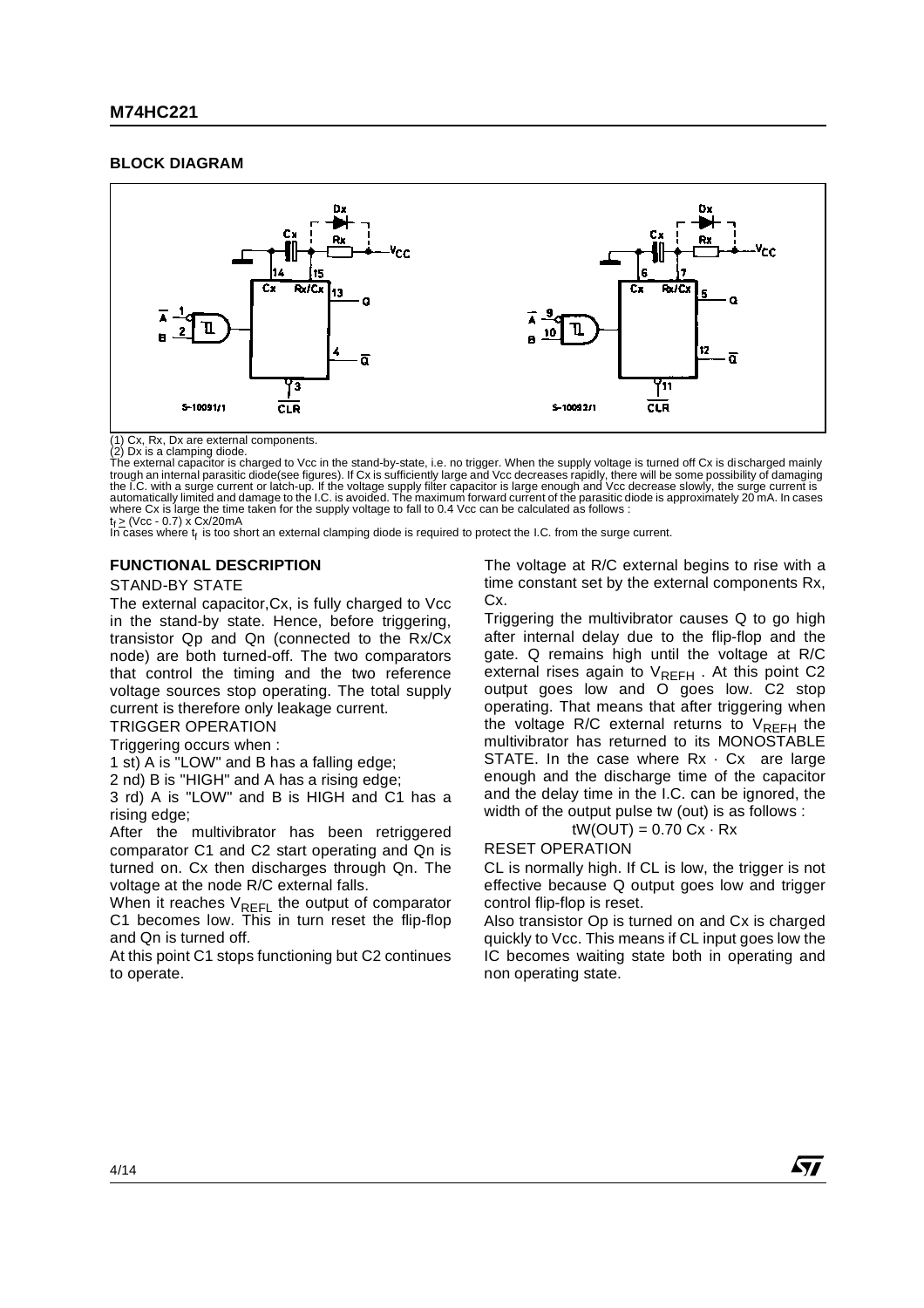#### **ABSOLUTE MAXIMUM RATINGS**

| Symbol                | <b>Parameter</b>                     | Value                    | Unit           |
|-----------------------|--------------------------------------|--------------------------|----------------|
| $V_{CC}$              | Supply Voltage                       | $-0.5$ to $+7$           | V              |
| $V_{I}$               | DC Input Voltage                     | -0.5 to $V_{CC}$ + 0.5   | V              |
| $V_{\rm O}$           | DC Output Voltage                    | $-0.5$ to $V_{CC}$ + 0.5 | V              |
| ŀικ                   | DC Input Diode Current               | ± 20                     | mA             |
| <sup>I</sup> OK       | DC Output Diode Current              | ± 20                     | m <sub>A</sub> |
| $I_{\Omega}$          | DC Output Current                    | ± 25                     | mA             |
| $I_{CC}$ or $I_{GND}$ | DC V <sub>CC</sub> or Ground Current | ± 50                     | mA             |
| $P_D$                 | <b>Power Dissipation</b>             | $500(*)$                 | mW             |
| $T_{\text{stg}}$      | Storage Temperature                  | $-65$ to $+150$          | °C             |
| TL                    | Lead Temperature (10 sec)            | 300                      | °C             |

Absolute Maximum Ratings are those values beyond which damage to the device may occur. Functional operation under these conditions is<br>not implied<br>(\*) 500mW at 65 °C; derate to 300mW by 10mW/°C from 65°C to 85°C

#### **RECOMMENDED OPERATING CONDITIONS**

| Symbol         | <b>Parameter</b>                          |                        | Value         | Unit |
|----------------|-------------------------------------------|------------------------|---------------|------|
| $V_{\rm CC}$   | <b>Supply Voltage</b>                     |                        | $2$ to 6      | V    |
| V <sub>I</sub> | Input Voltage                             |                        | 0 to $V_{CC}$ | V    |
| $V_{\rm O}$    | Output Voltage                            |                        | 0 to $V_{CC}$ | V    |
| $T_{op}$       | <b>Operating Temperature</b>              |                        | $-55$ to 125  | °C   |
|                | Input Rise and Fall Time (CLR and A only) | $V_{\rm CC}$ = 2.0V    | 0 to 1000     | ns   |
| $t_r$ , $t_f$  |                                           | $V_{\rm CC} = 4.5V$    | 0 to 500      | ns   |
|                |                                           | $V_{\text{CC}}$ = 6.0V | 0 to 400      | ns   |
| Cx             | <b>External Capacitor</b>                 |                        | $> 100$ (*)   | pF   |
| <b>Rx</b>      | <b>External Resistor</b>                  | Vcc < 3V               | 5K to 1M (*)  | Ω    |
|                |                                           | Vcc > 3V               | 1K to 1M (*)  |      |

(\*) The Maximum allowable values of Cx and Rx are a function of leakage of capacitor Cx, the leakage of device and leakage due to the board<br>layout and surface resistance. Susceptibility to externally induced noise may occ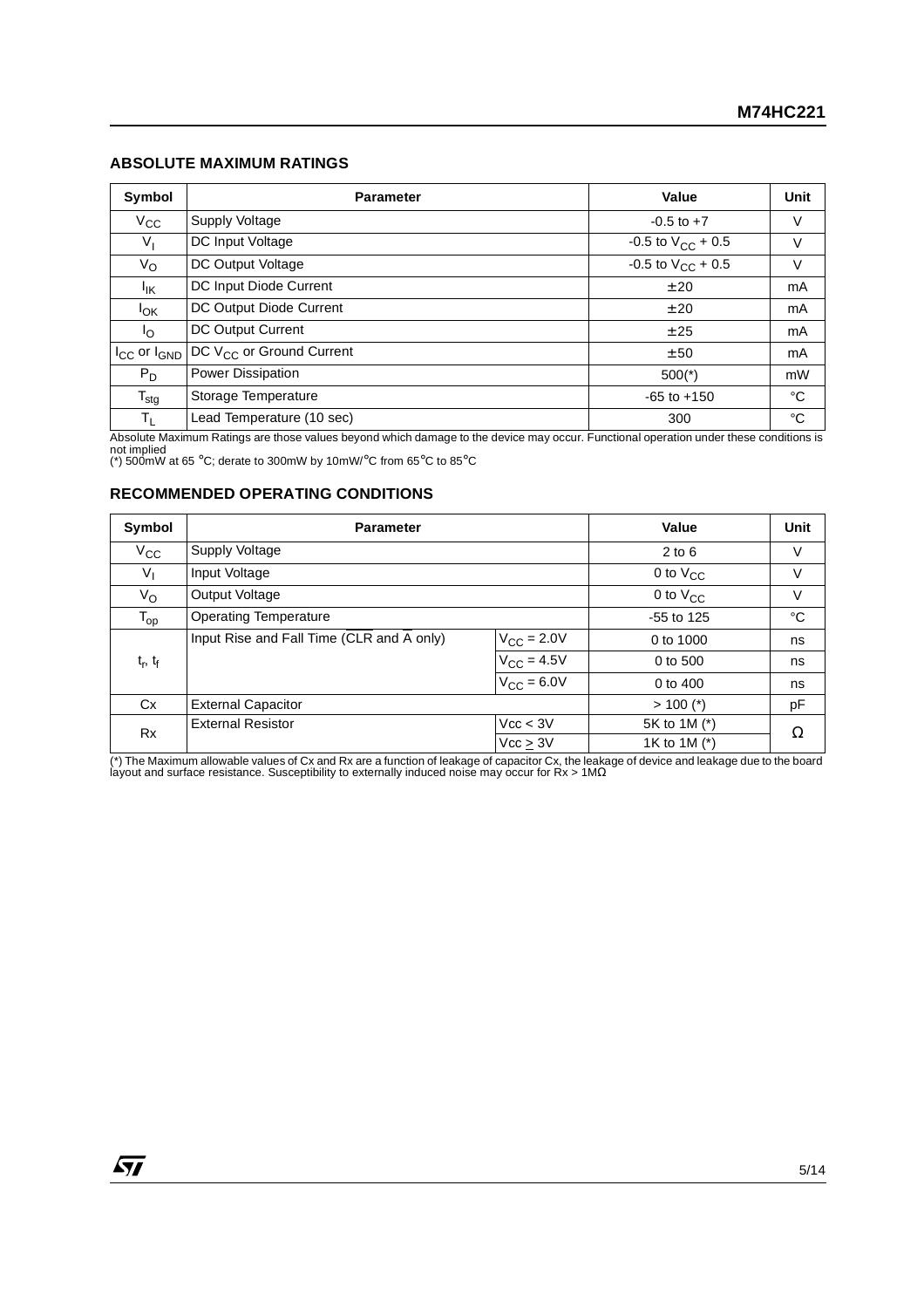#### **DC SPECIFICATIONS**

|                 |                                          |                | <b>Test Condition</b>    |      |                     |           | Value       |      |              |        |        |
|-----------------|------------------------------------------|----------------|--------------------------|------|---------------------|-----------|-------------|------|--------------|--------|--------|
| Symbol          | <b>Parameter</b>                         | $V_{CC}$       |                          |      | $T_A = 25^{\circ}C$ |           | -40 to 85°C |      | -55 to 125°C |        | Unit   |
|                 |                                          | (V)            |                          | Min. | Typ.                | Max.      | Min.        | Max. | Min.         | Max.   |        |
| V <sub>IH</sub> | High Level Input                         | 2.0            |                          | 1.5  |                     |           | 1.5         |      | 1.5          |        |        |
|                 | Voltage                                  | 4.5            |                          | 3.15 |                     |           | 3.15        |      | 3.15         |        | $\vee$ |
|                 |                                          | 6.0            |                          | 4.2  |                     |           | 4.2         |      | 4.2          |        |        |
| $V_{\rm H}$     | Low Level Input                          | 2.0            |                          |      |                     | 0.5       |             | 0.5  |              | 0.5    |        |
|                 | Voltage                                  | 4.5            |                          |      |                     | 1.35      |             | 1.35 |              | 1.35   | $\vee$ |
|                 |                                          | 6.0            |                          |      |                     | 1.8       |             | 1.8  |              | 1.8    |        |
| $V_{OH}$        | <b>High Level Output</b>                 | 2.0            | $I_{\Omega} = -20 \mu A$ | 1.9  | 2.0                 |           | 1.9         |      | 1.9          |        |        |
|                 | Voltage<br>(Q, Q Output)                 | 4.5            | $I_{\Omega} = -20 \mu A$ | 4.4  | 4.5                 |           | 4.4         |      | 4.4          |        |        |
|                 | 6.0                                      | $IO=-20 \mu A$ | 5.9                      | 6.0  |                     | 5.9       |             | 5.9  |              | $\vee$ |        |
|                 |                                          | 4.5            | $I_{\Omega} = -4.0$ mA   | 4.18 | 4.31                |           | 4.13        |      | 4.10         |        |        |
|                 |                                          | 6.0            | $I_{\Omega} = -5.2$ mA   | 5.68 | 5.8                 |           | 5.63        |      | 5.60         |        |        |
| $V_{OL}$        | Low Level Output                         | 2.0            | $I_{\Omega}$ =20 µA      |      | 0.0                 | 0.1       |             | 0.1  |              | 0.1    |        |
|                 | Voltage<br>(Q, Q Output)                 | 4.5            | $IO=20 \mu A$            |      | 0.0                 | 0.1       |             | 0.1  |              | 0.1    |        |
|                 |                                          | 6.0            | $IO=20 \mu A$            |      | 0.0                 | 0.1       |             | 0.1  |              | 0.1    | $\vee$ |
|                 |                                          | 4.5            | $IO=4.0$ mA              |      | 0.17                | 0.26      |             | 0.33 |              | 0.40   |        |
|                 |                                          | 6.0            | $I_{\Omega} = 5.2$ mA    |      | 0.18                | 0.26      |             | 0.33 |              | 0.40   |        |
| ı,              | Input Leakage<br>Current                 | 6.0            | $V_1 = V_{CC}$ or GND    |      |                     | ± 0.1     |             | ±1   |              | ±1     | μA     |
| Τ,              | R/C Terminal Off<br><b>State Current</b> | 6.0            | $V_1 = V_{CC}$ or GND    |      |                     | $\pm$ 0.5 |             | ± 5  |              | ±10    | μA     |
| $I_{\rm CC}$    | Quiescent Supply<br>Current              | 6.0            | $V_1 = V_{CC}$ or GND    |      |                     | 4         |             | 40   |              | 80     | μA     |
| $I_{CC'}$       | <b>Active State</b>                      | 2.0            | $V_1 = V_{CC}$ or GND    |      | 45                  | 250       |             | 260  |              | 350    | μA     |
|                 | Supply Current (1)                       | 4.5            | <b>Pln 7 or 15</b>       |      | 400                 | 530       |             | 650  |              | 850    | μA     |
|                 |                                          | 6.0            | $V_{IN} = V_{CC}/2$      |      | 0.7                 | 1         |             | 1.3  |              | 1.7    | mA     |

(1) : Per Circuit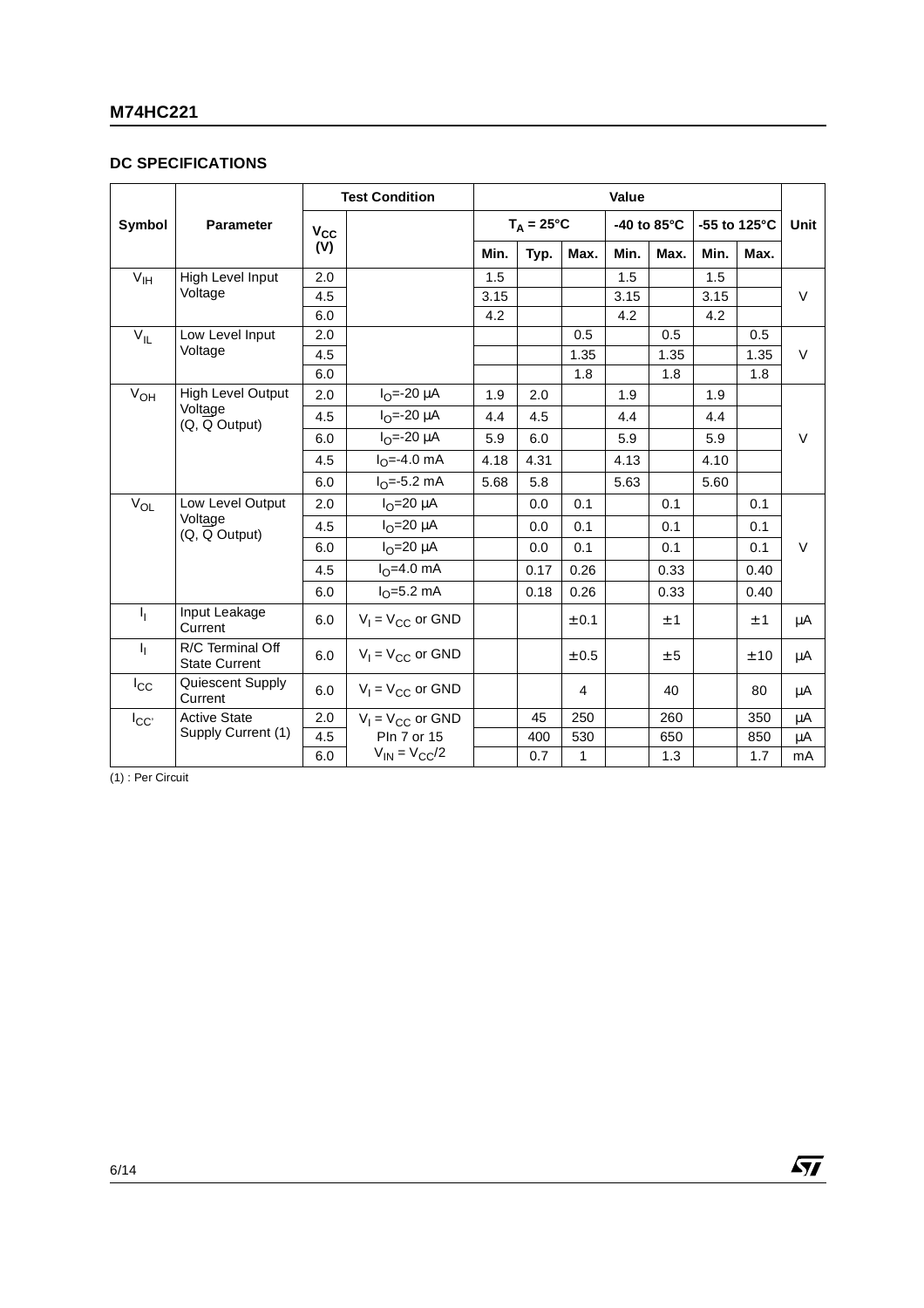|                                           |                                                                           | <b>Test Condition</b><br>Value |                   |      |                     |      |      |             |              |     |             |
|-------------------------------------------|---------------------------------------------------------------------------|--------------------------------|-------------------|------|---------------------|------|------|-------------|--------------|-----|-------------|
| Symbol                                    | <b>Parameter</b>                                                          | $V_{CC}$                       |                   |      | $T_A = 25^{\circ}C$ |      |      | -40 to 85°C | -55 to 125°C |     | <b>Unit</b> |
|                                           | (V)                                                                       |                                | Min.              | Typ. | Max.                | Min. | Max. | Min.        | Max.         |     |             |
| t <sub>TLH</sub> t <sub>THL</sub>         | <b>Output Transition</b>                                                  | 2.0                            |                   |      | 30                  | 75   |      | 95          |              | 110 |             |
|                                           | Time                                                                      | 4.5                            |                   |      | 8                   | 15   |      | 19          |              | 22  | ns          |
|                                           |                                                                           | 6.0                            |                   |      | $\overline{7}$      | 13   |      | 16          |              | 19  |             |
| t <sub>PLH</sub> t <sub>PHL</sub>         | <b>Propagation Delay</b>                                                  | 2.0                            |                   |      | 102                 | 210  |      | 265         |              | 315 |             |
|                                           | Time                                                                      | 4.5                            |                   |      | 30                  | 42   |      | 53          |              | 63  | ns          |
| $(\overline{A}, B - Q, \overline{Q})$     | 6.0                                                                       |                                |                   | 24   | 36                  |      | 45   |             | 54           |     |             |
| t <sub>PLH</sub> t <sub>PHL</sub>         | Propagation Delay                                                         | 2.0                            |                   |      | 102                 | 235  |      | 295         |              | 355 |             |
| Time(CLR<br>TRIGGER - Q, $\overline{Q}$ ) | 4.5                                                                       |                                |                   | 30   | 47                  |      | 59   |             | 71           | ns  |             |
|                                           | 6.0                                                                       |                                |                   | 24   | 40                  |      | 50   |             | 60           |     |             |
| t <sub>PLH</sub> t <sub>PHL</sub>         | <b>Propagation Delay</b>                                                  | 2.0                            |                   |      | 67                  | 160  |      | 200         |              | 240 |             |
| Time                                      | 4.5                                                                       |                                |                   | 20   | 32                  |      | 40   |             | 48           | ns  |             |
|                                           | $(\overline{CLR} - Q, \overline{Q})$                                      | 6.0                            |                   |      | 16                  | 27   |      | 34          |              | 41  |             |
| t <sub>WOUT</sub>                         | Output Pulse Width                                                        | 2.0                            | $Cx = 100 pF$     |      | 1.5                 |      |      |             |              |     |             |
|                                           |                                                                           | 4.5                            | $Rx = 10K\Omega$  |      | 1.3                 |      |      |             |              |     | μs          |
|                                           |                                                                           | 6.0                            |                   |      | 1.2                 |      |      |             |              |     |             |
|                                           |                                                                           | 2.0                            | $Cx = 0.1\mu F$   |      | 7.0                 |      |      |             |              |     |             |
|                                           |                                                                           | 4.5                            | $Rx = 100K\Omega$ |      | 6.9                 |      |      |             |              |     | ms          |
|                                           |                                                                           | 6.0                            |                   |      | 6.9                 |      |      |             |              |     |             |
| $\Delta t_{\text{WOUT}}$                  | Output Pulse Width<br>Error Between<br><b>Circuits in Same</b><br>Package |                                |                   |      | ±1                  |      |      |             |              |     | %           |
| $t_{W(H)}$                                | Minimum Pulse                                                             | 2.0                            |                   |      |                     | 75   |      | 95          |              | 110 |             |
| $t_{W(L)}$                                | Width                                                                     | 4.5                            |                   |      |                     | 15   |      | 19          |              | 22  | ns          |
|                                           |                                                                           | 6.0                            |                   |      |                     | 13   |      | 16          |              | 20  |             |
| $t_{W(L)}$                                | Minimum Pulse                                                             | 2.0                            |                   |      |                     | 75   |      | 95          |              | 110 |             |
|                                           | Width                                                                     | 4.5                            |                   |      |                     | 15   |      | 19          |              | 22  | ns          |
|                                           |                                                                           | 6.0                            |                   |      |                     | 13   |      | 16          |              | 20  |             |

#### **AC ELECTRICAL CHARACTERISTICS** ( $C_L$  = 50 pF, Input  $t_r = t_f = 6$ ns)

### **CAPACITIVE CHARACTERISTICS**

|                            |                                        | <b>Test Condition</b> |  | Value               |      |      |      |      |                            |      |      |
|----------------------------|----------------------------------------|-----------------------|--|---------------------|------|------|------|------|----------------------------|------|------|
| Symbol<br><b>Parameter</b> |                                        | $V_{\rm CC}$          |  | $T_A = 25^{\circ}C$ |      |      |      |      | -40 to 85°C   -55 to 125°C |      | Unit |
|                            |                                        | (V)                   |  | Min.                | Typ. | Max. | Min. | Max. | Min.                       | Max. |      |
| $C_{IN}$                   | Input Capacitance                      | 5.0                   |  |                     | 5    | 10   |      | 10   |                            | 10   | pF   |
| $C_{PD}$                   | Power Dissipation<br>Capacitance (note | 5.0                   |  |                     | 174  |      |      |      |                            |      | pF   |

1) C<sub>PD</sub> is defined as the value of the IC's internal equivalent capacitance which is calculated from the operating current consumption without<br>load. (Refer to Test Circuit). Average operating current can be obtained by th

 $\sqrt{27}$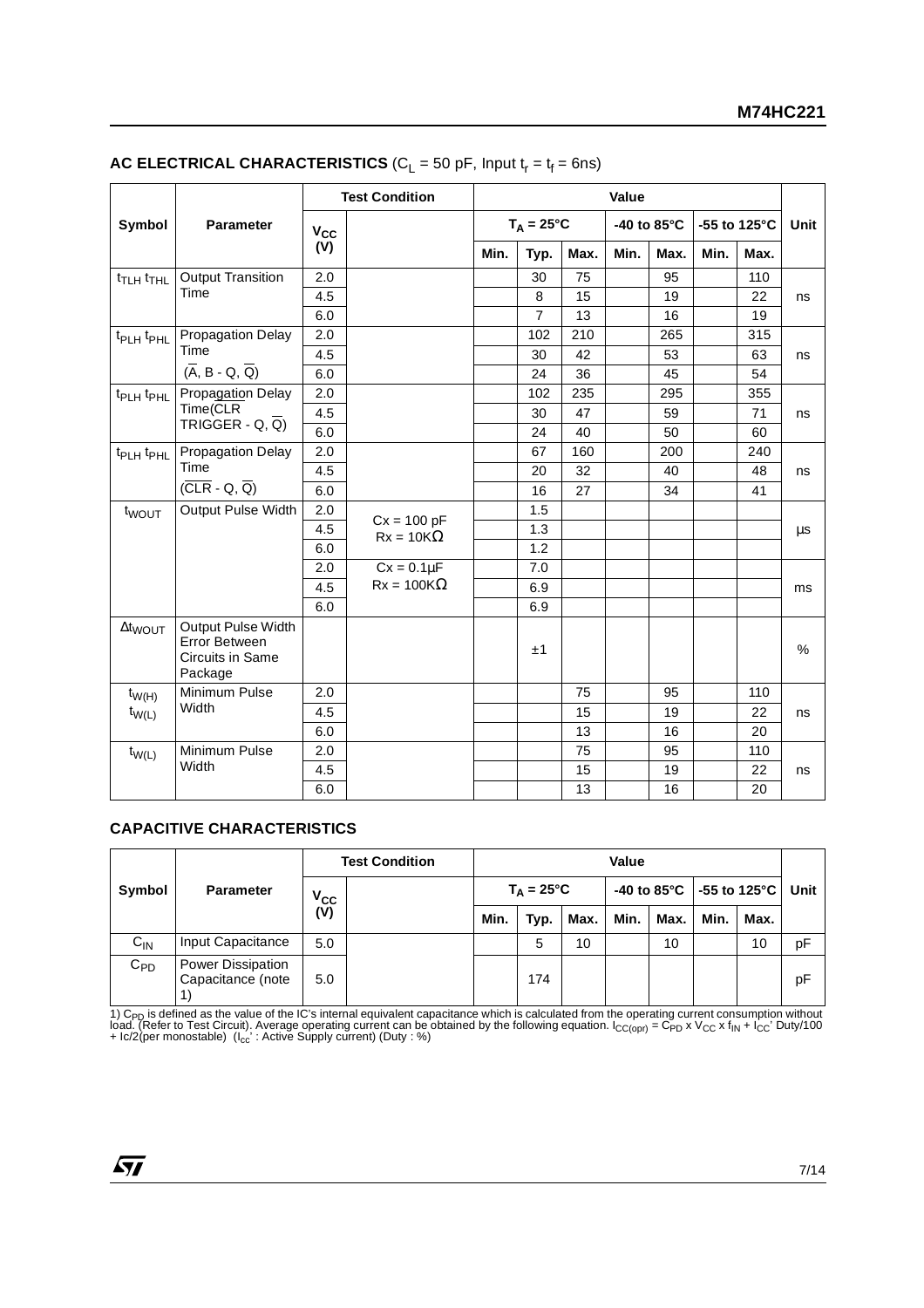#### **TEST CIRCUIT**



 $R_T = Z_{OUT}$  of pulse generator (typically 50 $\Omega$ )

WAVEFORM 1: MINIMUM PULSE WIDTH (A, B), OUTPUT PULSE WIDTH, PROPAGATION DELAY **TIME** (f=1MHz; 50% duty cycle)



 $\sqrt{M}$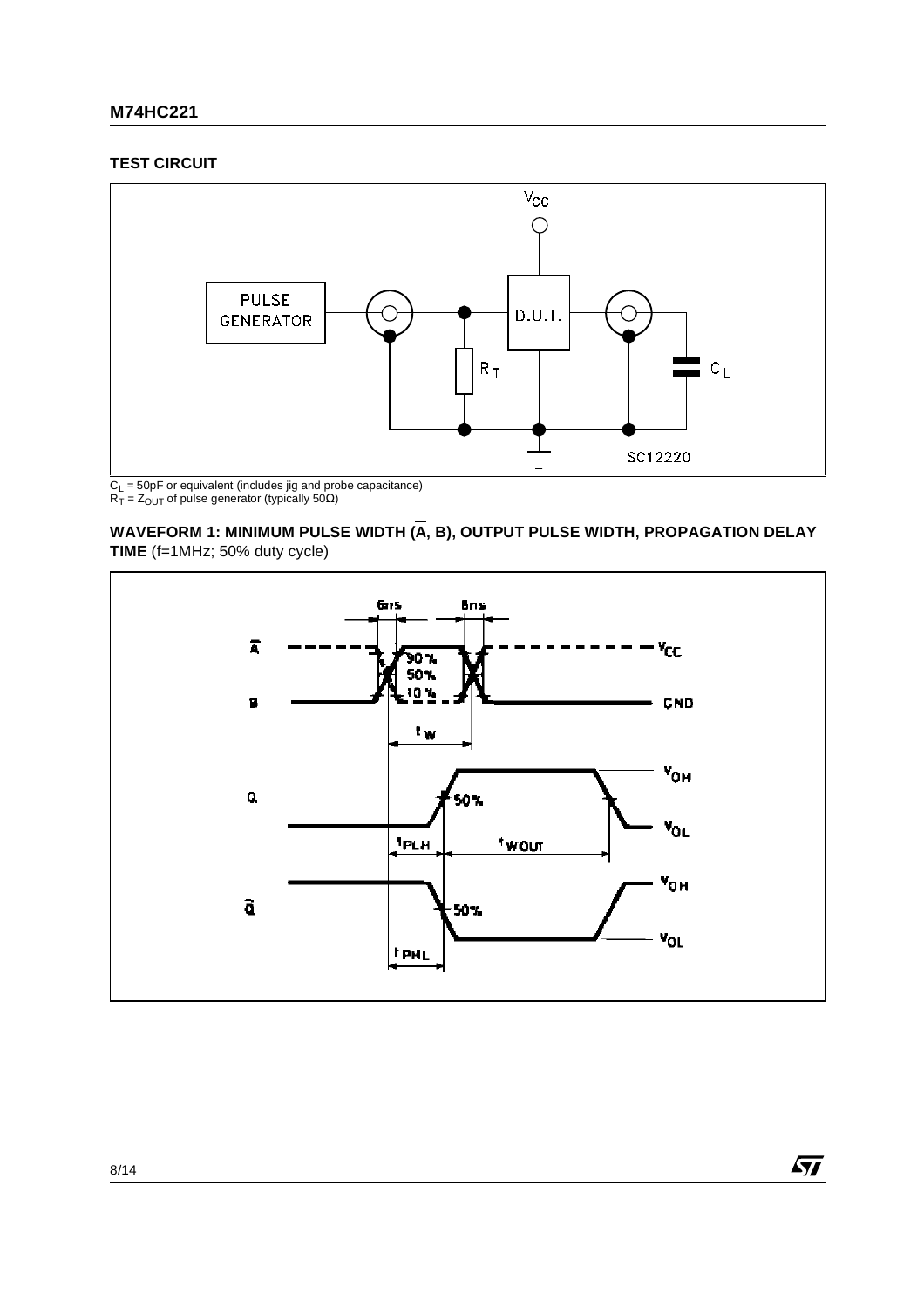

**WAVEFORM 2 : MIIMUM PULSE WIDTH (CLR), PROPAGATION DELAY TIME**(f=1MHz; 50% duty cycle)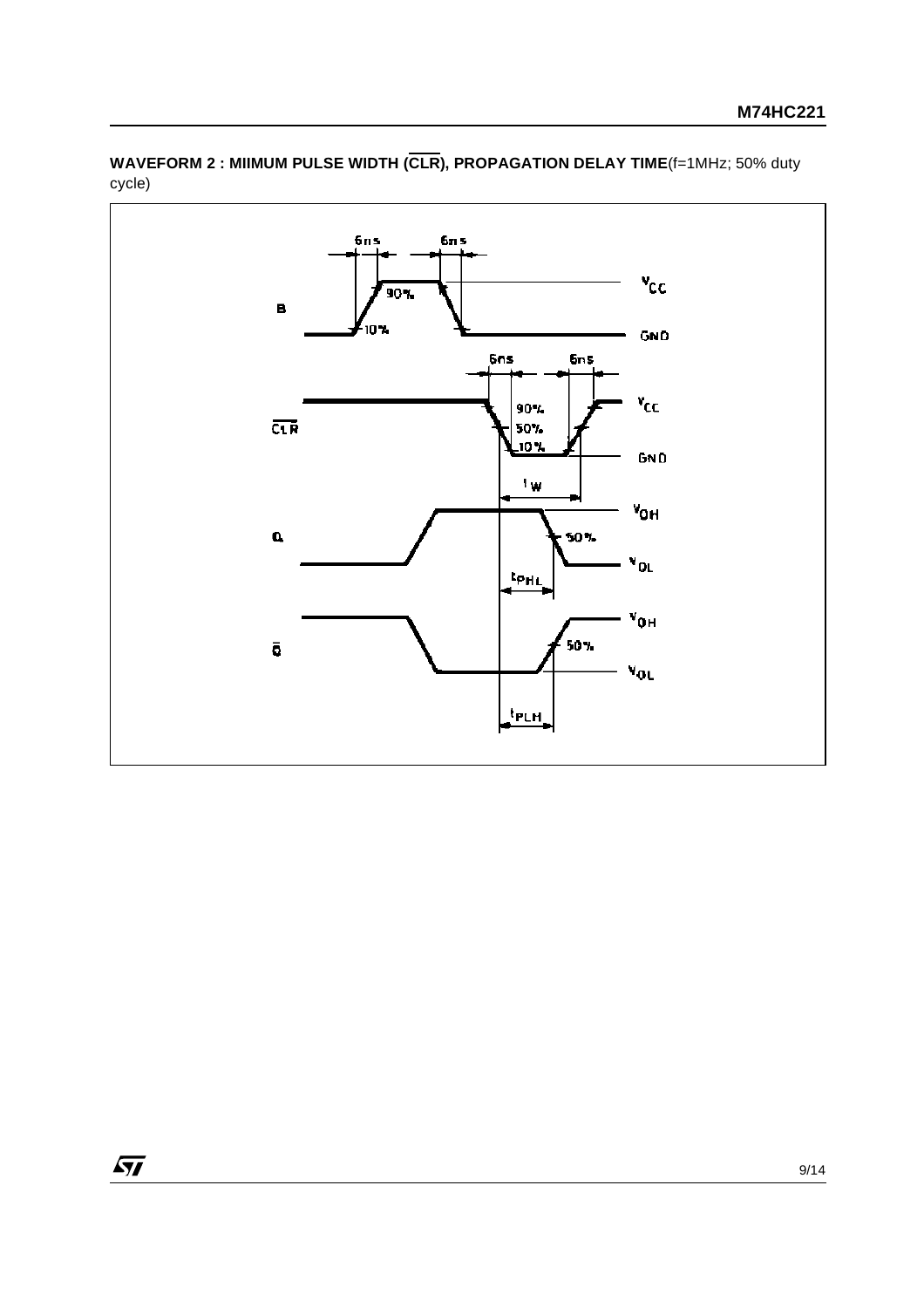

**WAVEFORM 3 : REMOVAL TIME (CLR TO A-B)** (f=1MHz; 50% duty cycle)

**WAVEFORM 4 : REMOVAL TIME (CLR TO A-B)** (f=1MHz; 50% duty cycle)



 $\sqrt{M}$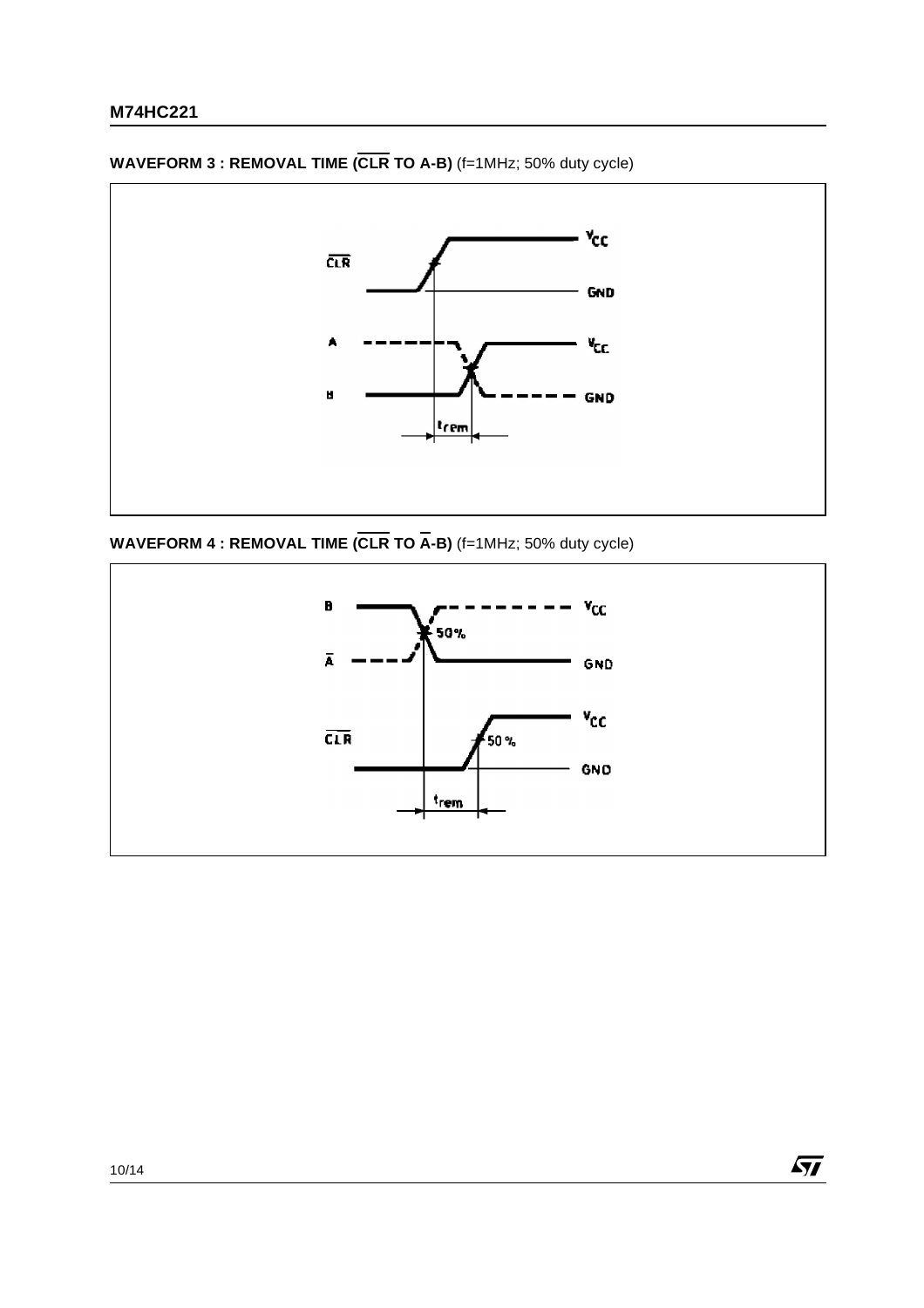|                |      | mm.        |        |       |       |       |
|----------------|------|------------|--------|-------|-------|-------|
| DIM.           | MIN. | <b>TYP</b> | MAX.   | MIN.  | TYP.  | MAX.  |
| a1             | 0.51 |            |        | 0.020 |       |       |
| $\sf B$        | 0.77 |            | 1.65   | 0.030 |       | 0.065 |
| $\sf b$        |      | 0.5        |        |       | 0.020 |       |
| b1             |      | 0.25       |        |       | 0.010 |       |
| D              |      |            | $20\,$ |       |       | 0.787 |
| $\mathsf E$    |      | 8.5        |        |       | 0.335 |       |
| e              |      | 2.54       |        |       | 0.100 |       |
| e3             |      | 17.78      |        |       | 0.700 |       |
| $\mathsf F$    |      |            | 7.1    |       |       | 0.280 |
| $\overline{1}$ |      |            | 5.1    |       |       | 0.201 |
| L              |      | 3.3        |        |       | 0.130 |       |
| Z              |      |            | 1.27   |       |       | 0.050 |





11/14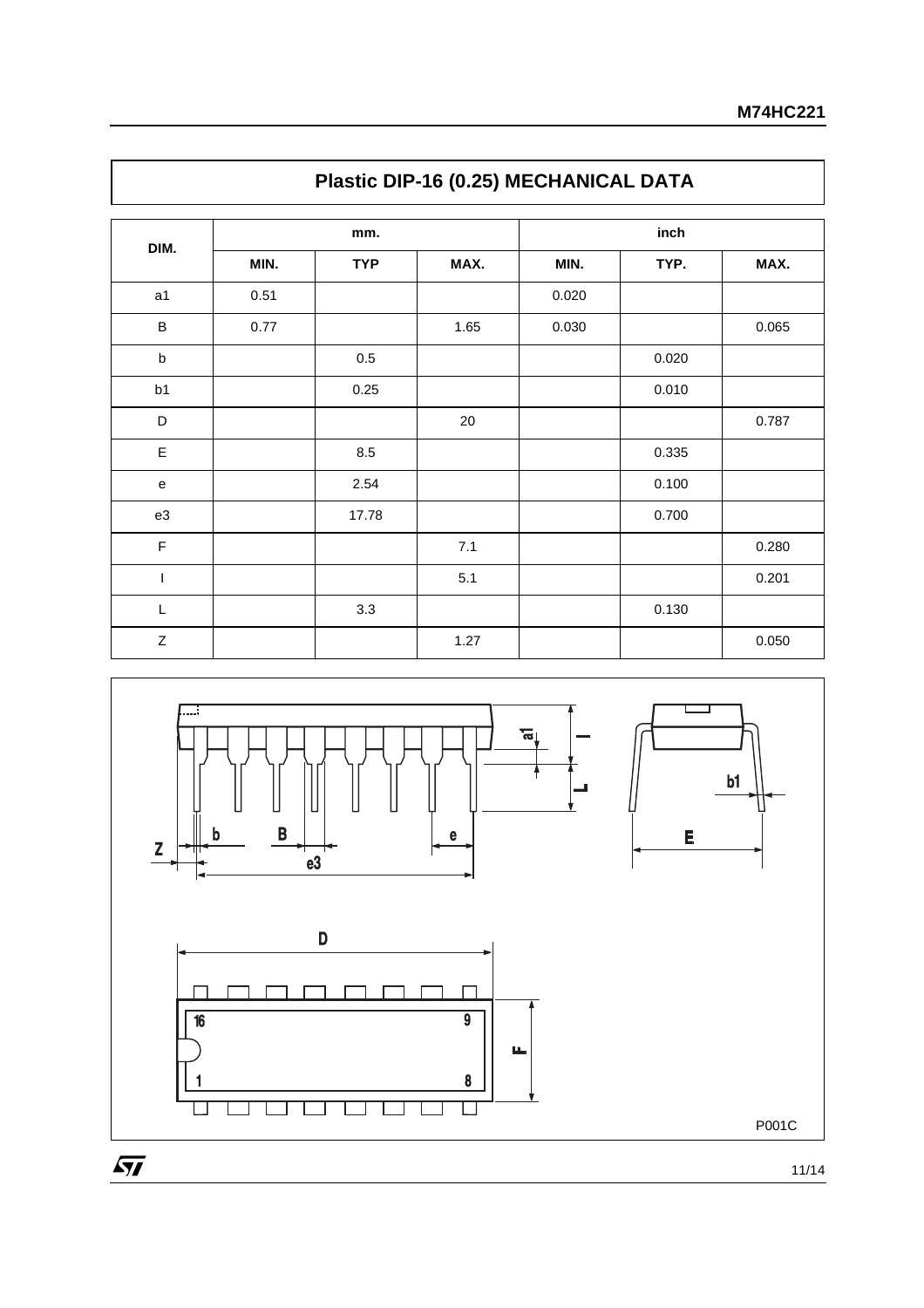$\Gamma$ 

| DIM.        |         | mm.        |         |                  | inch  |       |  |  |
|-------------|---------|------------|---------|------------------|-------|-------|--|--|
|             | MIN.    | <b>TYP</b> | MAX.    | MIN.             | TYP.  | MAX.  |  |  |
| Α           |         |            | 1.75    |                  |       | 0.068 |  |  |
| a1          | 0.1     |            | 0.2     | 0.003            |       | 0.007 |  |  |
| a2          |         |            | 1.65    |                  |       | 0.064 |  |  |
| b           | 0.35    |            | 0.46    | 0.013            |       | 0.018 |  |  |
| b1          | 0.19    |            | 0.25    | 0.007            |       | 0.010 |  |  |
| $\mathsf C$ |         | $0.5\,$    |         |                  | 0.019 |       |  |  |
| c1          |         |            |         | 45° (typ.)       |       |       |  |  |
| D           | 9.8     |            | $10$    | 0.385            |       | 0.393 |  |  |
| E           | 5.8     |            | $6.2\,$ | 0.228            |       | 0.244 |  |  |
| ${\bf e}$   |         | 1.27       |         |                  | 0.050 |       |  |  |
| e3          |         | 8.89       |         |                  | 0.350 |       |  |  |
| F           | 3.8     |            | 4.0     | 0.149            |       | 0.157 |  |  |
| G           | 4.6     |            | 5.3     | 0.181            |       | 0.208 |  |  |
| L           | $0.5\,$ |            | 1.27    | 0.019            |       | 0.050 |  |  |
| M           |         |            | 0.62    |                  |       | 0.024 |  |  |
| $\mathbb S$ |         |            |         | $8^\circ$ (max.) |       |       |  |  |



### **SO-16 MECHANICAL DATA**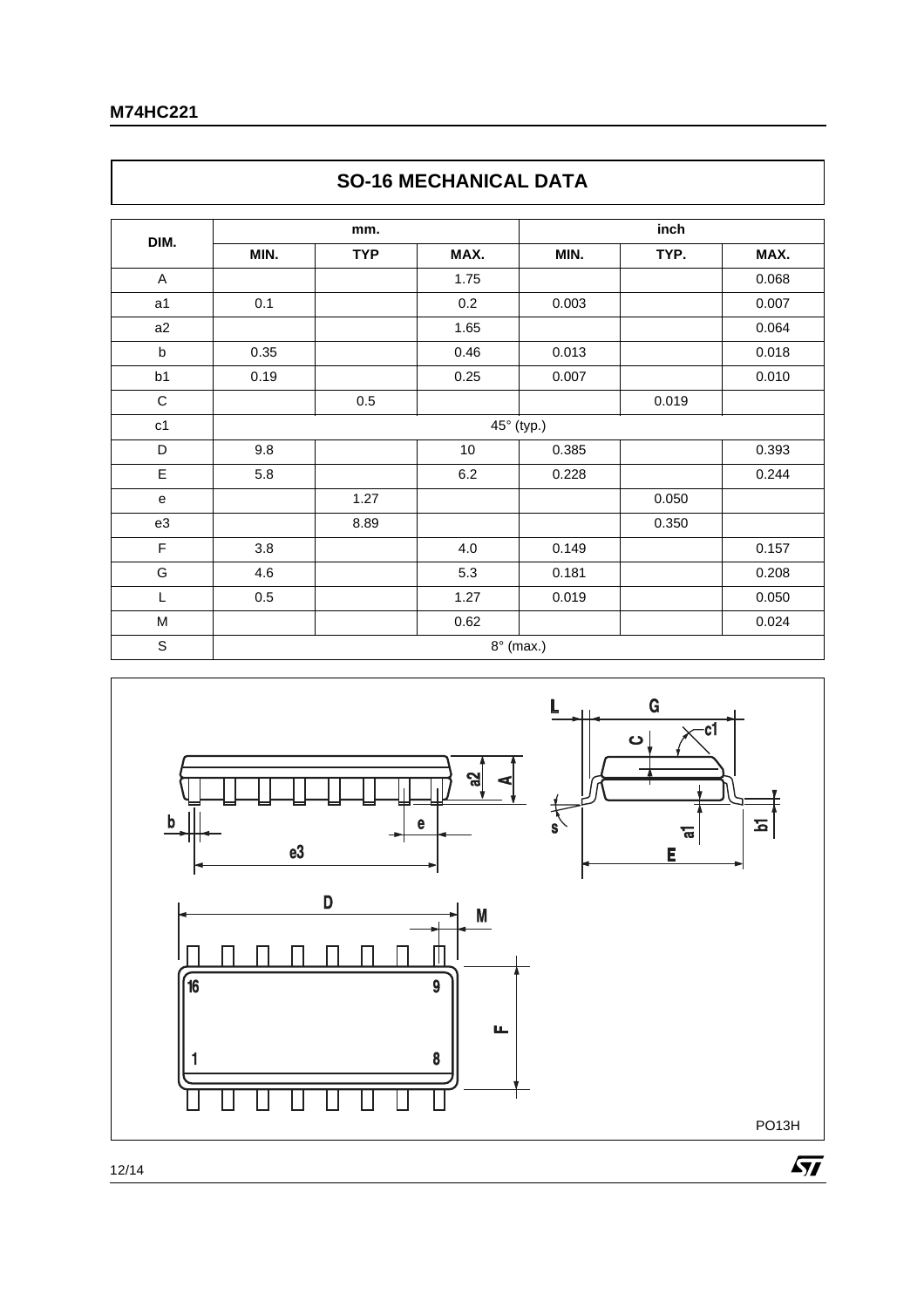|                |             | mm.          |             |             |            |             |
|----------------|-------------|--------------|-------------|-------------|------------|-------------|
| DIM.           | MIN.        | <b>TYP</b>   | MAX.        | MIN.        | TYP.       | MAX.        |
| A              |             |              | 1.2         |             |            | 0.047       |
| A1             | 0.05        |              | 0.15        | 0.002       | 0.004      | 0.006       |
| A2             | 0.8         | $\mathbf{1}$ | 1.05        | 0.031       | 0.039      | 0.041       |
| $\sf b$        | 0.19        |              | 0.30        | 0.007       |            | 0.012       |
| $\mathbf c$    | 0.09        |              | 0.20        | 0.004       |            | 0.0089      |
| D              | 4.9         | 5            | 5.1         | 0.193       | 0.197      | 0.201       |
| E              | $6.2\,$     | $6.4\,$      | $6.6\,$     | 0.244       | 0.252      | 0.260       |
| E <sub>1</sub> | 4.3         | 4.4          | 4.48        | 0.169       | 0.173      | 0.176       |
| ${\bf e}$      |             | 0.65 BSC     |             |             | 0.0256 BSC |             |
| Κ              | $0^{\circ}$ |              | $8^{\circ}$ | $0^{\circ}$ |            | $8^{\circ}$ |
| L              | 0.45        | 0.60         | 0.75        | 0.018       | 0.024      | 0.030       |









0080338D

 $\sqrt{M}$